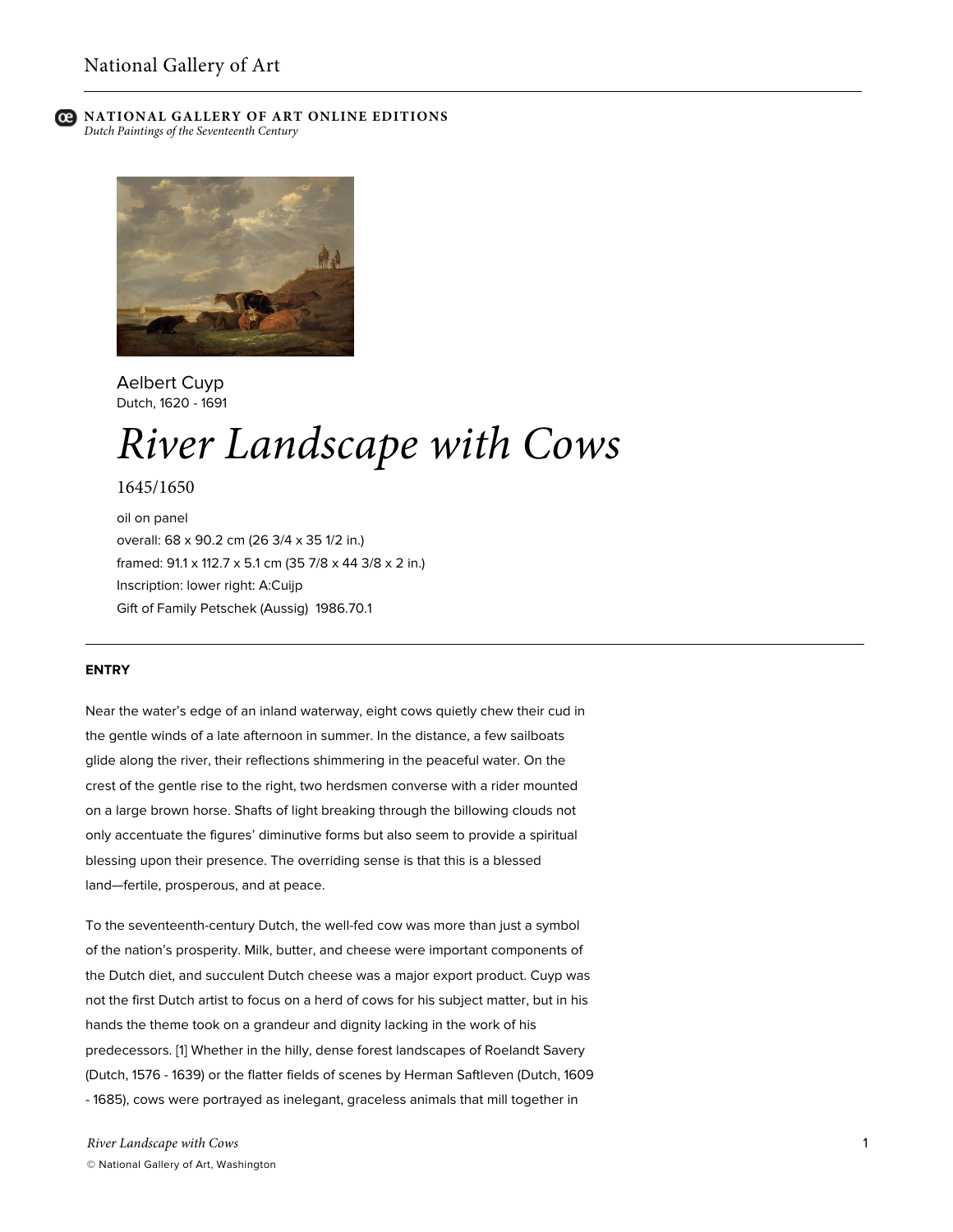rather haphazard formations. Cuyp, however, seems to have perceived a certain nobility in the beast, one he emphasized by placing the viewer at a low vantage point and by silhouetting the cattle against a light-filled background. He simplified and purified their forms to give their heads sharp, angular shapes. He further emphasized these ennobled profiles by orienting his herd on a horizontal axis along which their overlapping forms become visually connected. Finally, he projected their heads forward, even those lying in the grass, in a way that suggests a degree of alertness and even intelligence not normally associated with this species.

This painting is one of several similar images that Cuyp painted in the late 1640s and early 1650s; another example is *Landscape with Cows* [fig. 1]. In each of these works the viewpoint is low so that the animals take on added grandeur. The compositions are also linked by the way in which the herd is placed in the immediate foreground, along the bank of an inland waterway, and by the dramatic cloud formations that activate the sky. The stylistic evolution that led Cuyp to this imposing vision of pastoral life is complex. His picturesque scenes of rural life from the late 1630s and early 1640s belong to a tradition first introduced to Dutch art by Abraham Bloemaert (Dutch, 1566 - 1651), and developed by, among others, his pupil Jacob Gerritsz Cuyp (1594–1652), Aelbert Cuyp's father. By the early 1640s, however, Aelbert began to move away from this style and developed a tonal approach to landscape under the influence of Jan van Goyen (Dutch, 1596 - 1656). His compositions, painted largely in yellow ochers, became simpler as he eliminated many picturesque elements from his scenes. Van Goyen's interest in vigorous cloud formations, evident in his river landscapes from the late 1640s, also seems to have awakened Cuyp to the possibilities of incorporating such skies in his works. In *River Landscape with Cows*, Van Goyen's influence can be seen in the way Cuyp's free and energetic brushwork in the clouds creates effects that capture the varied atmospheric conditions of a Dutch midsummer day.

By the late 1640s, however, Cuyp also began to incorporate stylistic elements into his paintings that derive from the Dutch Italianate artists who were then returning to the Netherlands, among them Jan Both (Dutch, 1615/1618 - 1652), Nicolaes Pietersz Berchem (Dutch, 1620 - 1683), Jan Baptist Weenix (1621–1660/1661), and Jan Asselijn (Dutch, c. 1610 - 1652). Although Cuyp's interest in depicting rural Dutch scenes remained essentially the same as in this work, he began to dramatize his images by portraying large foreground forms, particularly cattle, within a generalized, arcadian landscape. [2]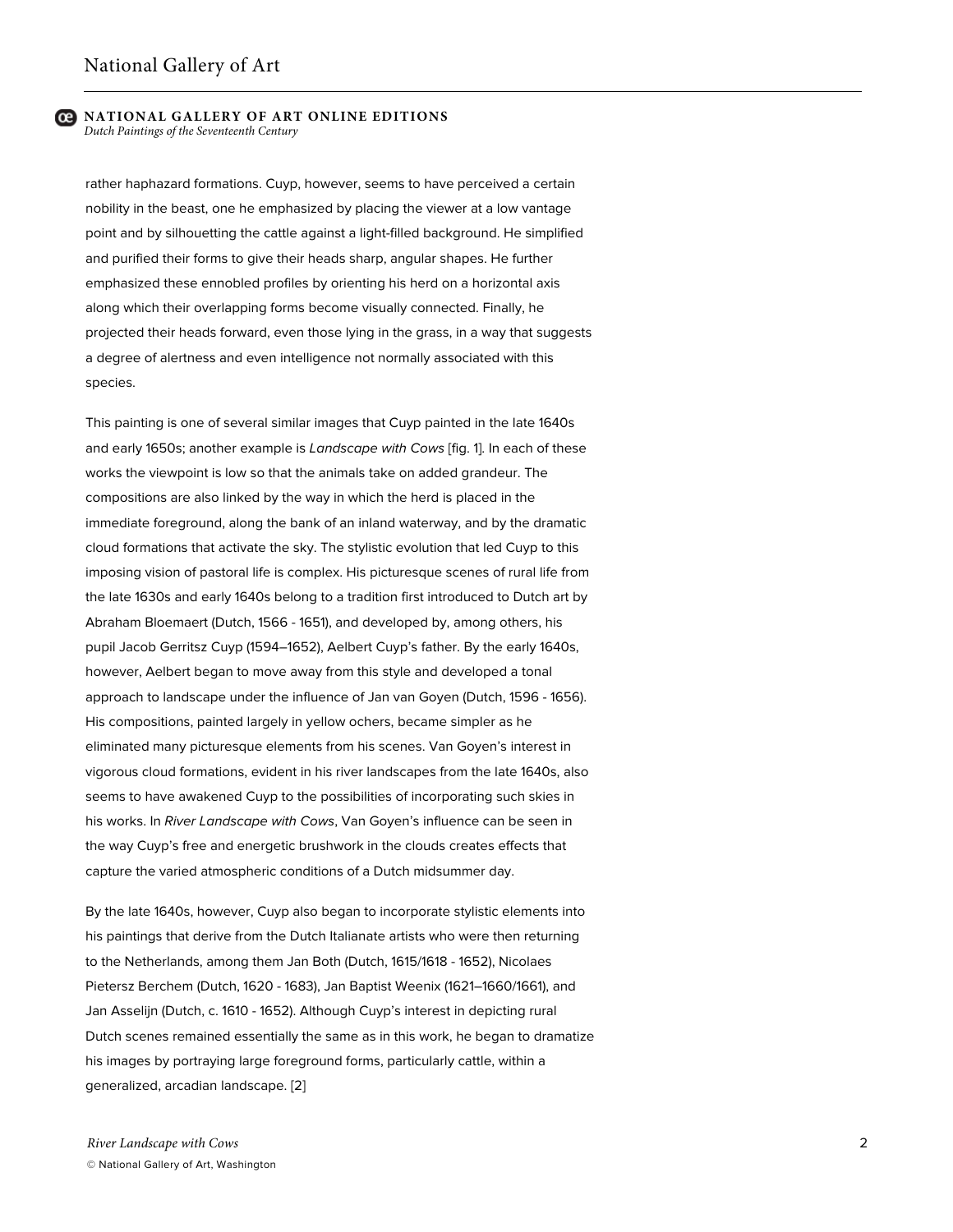Like other Dutch landscape artists, Cuyp based his painted scenes on two basic types of drawings made from life: extensive landscape drawings and studies of single figures and animals. One of his animal studies, that of a horse seen from behind, may have been the source for the horse on the crest of the hill [fig. 2]. Although a number of Cuyp's studies of cows resemble the animals in this painting, no known drawing served as a direct prototype for any of them.

Although this painting's provenance prior to 1917 is not known, its recent history is remarkable. In 1938, on the eve of World War II, the four sons of Jewish industrialist Ignaz Petschek decided to flee their homes in Aussig, Czechoslovakia, in advance of the impending German invasion of their homeland. To express his contempt for the Nazis, Franz Petschek, who had inherited the Cuyp painting, had a copy made of it, which he left hanging on the wall of his home. The copyist also painted a temporary watercolor landscape over the *River Landscape with Cows*, which Petschek took with him on his family's flight through Switzerland, France, and Spain. After crossing the Atlantic to Brazil aboard a freighter, the family finally arrived in New York City in 1940. Following the deaths of their father, Frank (Americanized from Franz), in 1963 and of their mother, Janina, in 1986, Elisabeth de Picciotto and Maria Petschek Smith donated Cuyp's painting to the National Gallery of Art to express the family's gratitude to the United States of America for the safe haven it gave to refugees, and for the freedom and opportunities it has afforded to so many throughout history. [3]

Arthur K. Wheelock Jr.

April 24, 2014

## **COMPARATIVE FIGURES**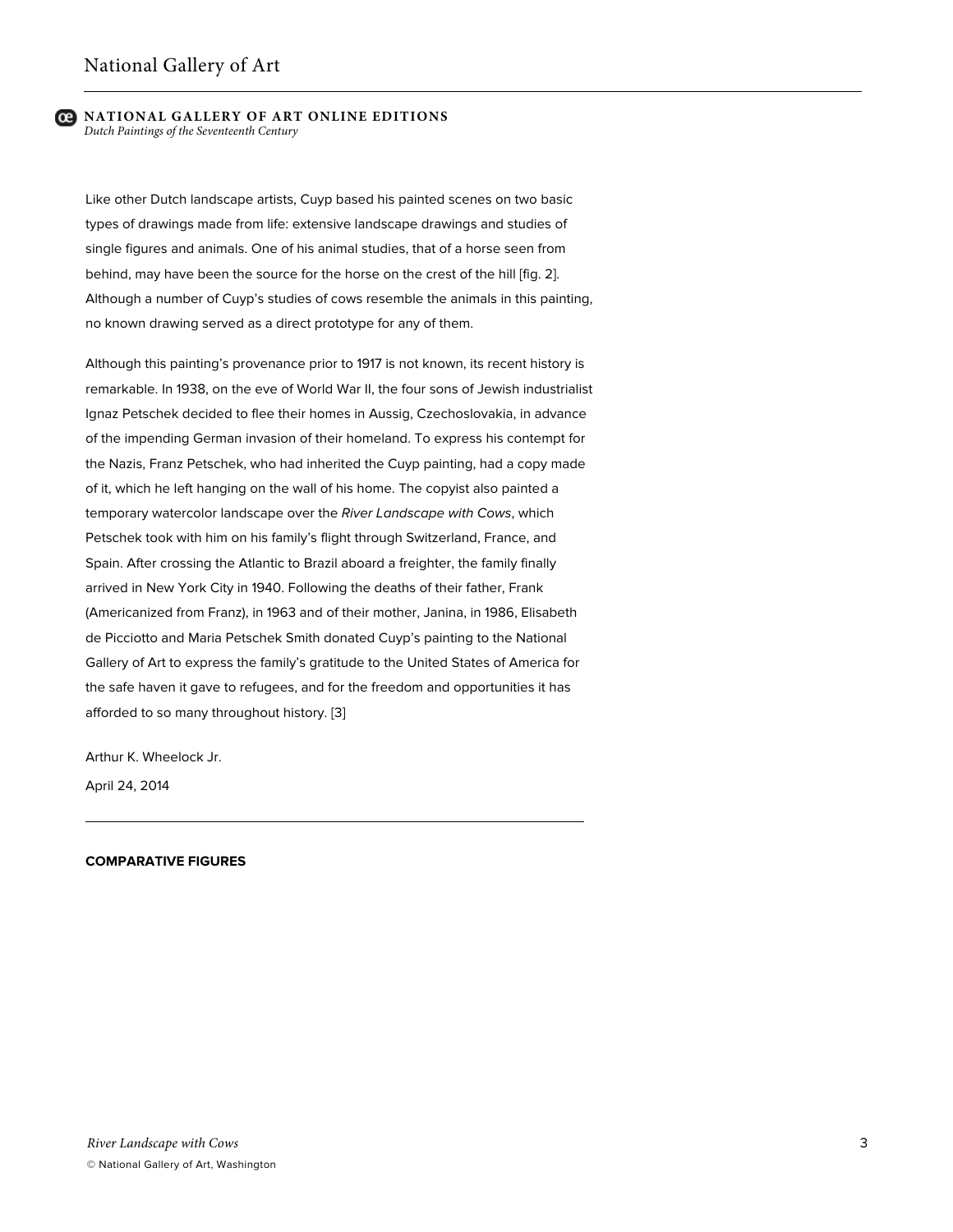

**fig. 1** Aelbert Cuyp, *Landscape with Cows*, oil on panel, Collection of Ilone and George Kremer, Netherlands



**fig. 2** Albert Cuyp, *Two Studies of a Lean Horse and a Study of a Dog*, c. 1647-1650, black chalk on cream antique laid paper, Harvard Art Museums / Fogg Museum, Loan from Maida and George Abrams, Boston Massachusetts, TL37360.13. Photo: Imaging Department ©President and Fellows of Harvard College

## **NOTES**

- [1] Joaneath Spicer, "'*De Koe voor d'aerde statt*': The Origin of the Dutch Cattle Piece," in *Essays in Northern European Art Presented to Egbert Haverkamp-Bergmann on His Sixtieth Birthday*, ed. Anne-Marie Logan (Doornsijk, 1983), 251–256.
- [2] Cuyp's compositional organization, in which a large diagonal form fills the lower right quadrant, is characteristic of the so-called single-wing composition so prevalent in Dutch landscapes from the period. For a full discussion of the changes in the compositional structure of Dutch landscapes, see Wolfgang Stechow, *Dutch Landscape Paintings of the Seventeenth Century*, Studies in the History of European Art, no. 1 (Washington, DC, 1966), 38–40, 50–64. For a comparable work, see Stephen Reiss, *Aelbert Cuyp* (Boston, 1975), 76; and Cornelis Hofstede de Groot, *Beschreibendes und kritisches Verzeichenis der Werke der herorragensten holländischen Maler des XVII, Jahrhunderts*, 10 vols. (Esslingen and Paris, 1907–1928), 2:1909.
- [3] I would like to thank Maria Smith and Elisabeth de Picciotto for the information they provided to me about their family history.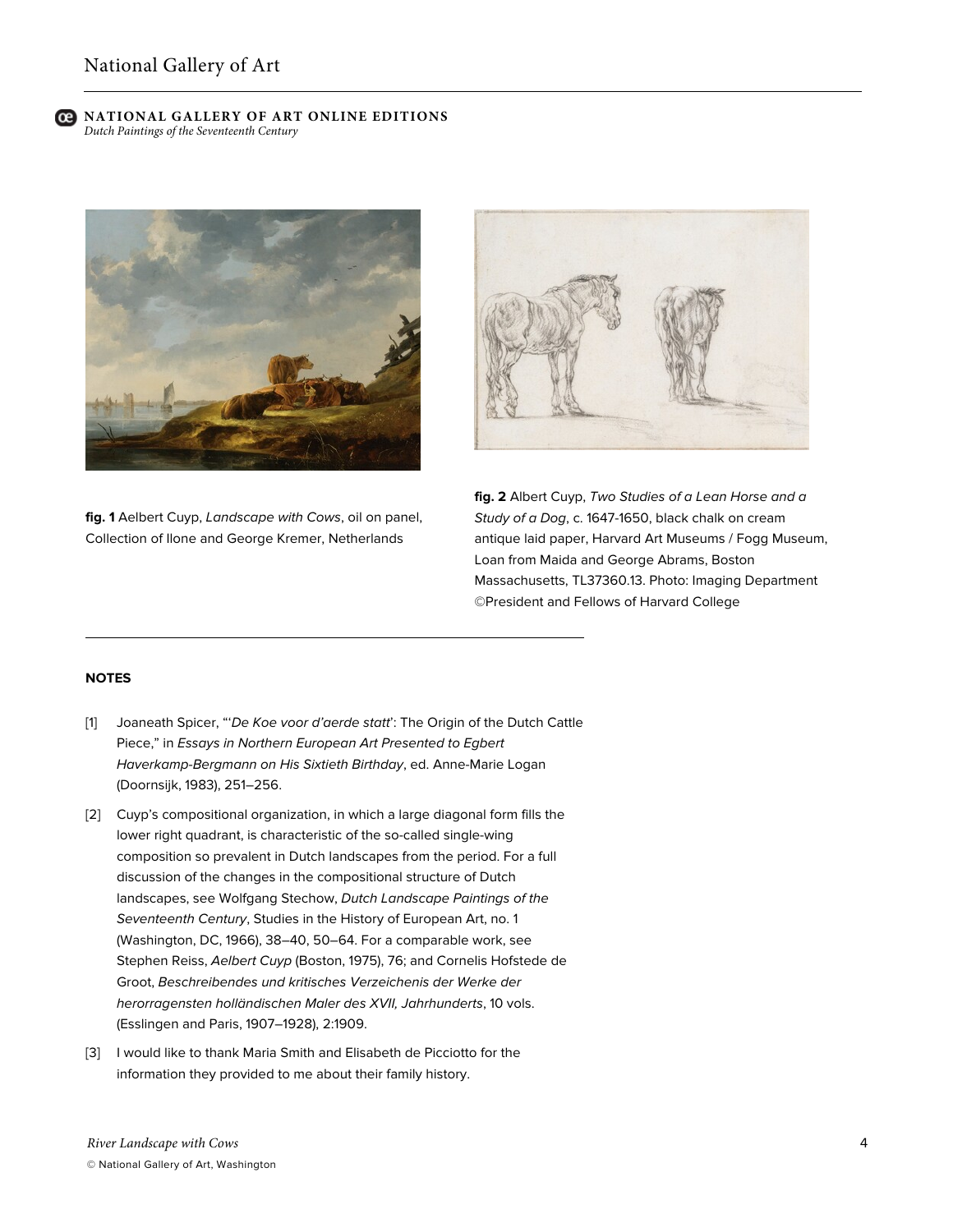

#### **TECHNICAL SUMMARY**

The support is a cradled wood panel composed of three, slightly warped, oak boards joined horizontally. [1] The horizontal grain is prominently visible through the extremely thin, off-white ground layer and paint. Paint is applied in thin opaque layers worked both wet-into-wet and wet-over-dry. Small elements, such as the boats, are painted over landscape and sky, while reserves were left for larger elements, such as the cows. Parallel strokes from a dry brush pulled through drying paint give texture to areas such as the distant landscape, while the sky is vigorously brushmarked.

Small losses are found along the edges, the lower panel join, and the foreground, where a caustic liquid dripped on the surface. Dark passages are moderately abraded. In 1987 discolored varnish and retouching were removed. In 2001 the painting underwent conservation treatment again to remove the varnish and inpainting applied in 1987, which had discolored.

[1] The wood was characterized as oak by visual examination.

## **PROVENANCE**

Caroline Anne, 4th marchioness of Ely [1856-1917, née Caroline Anne Caithness], Eversley Park, Winchmore Hill, London; (sale, Christie, Manson & Woods, London, 3 August 1917, no. 43); (C. Huggins, London);[1] sold 9 August 1917 to (Thos. Agnew & Sons, Ltd., London, and the dealer H.M. Clark); sold September 1919 to Gaston Neuman, Brussels.[2] (sale, Frederik Muller & Co., Amsterdam, 30 November–6 December 1920, 1st day, no. 1024, bought in); (Frederik Muller & Co., Amsterdam), until at least 1922;[3] possibly (Steinmeyer, Lucerne), in 1923;[4] (Paul Cassirer & Co., Berlin), by 1924.[5] Ignaz Petschek, Aussig (Ústí nad Labem), Czechoslovakia, by 1927; by inheritance to his son, Frank C. Petschek [d. 1963], Aussig (Ústí nad Labem), and New York;[6] by inheritance to his daughters, Elisabeth de Picciotto, New York, and Maria Petschek Smith, Falls Church, Virginia; gift 1986 to NGA.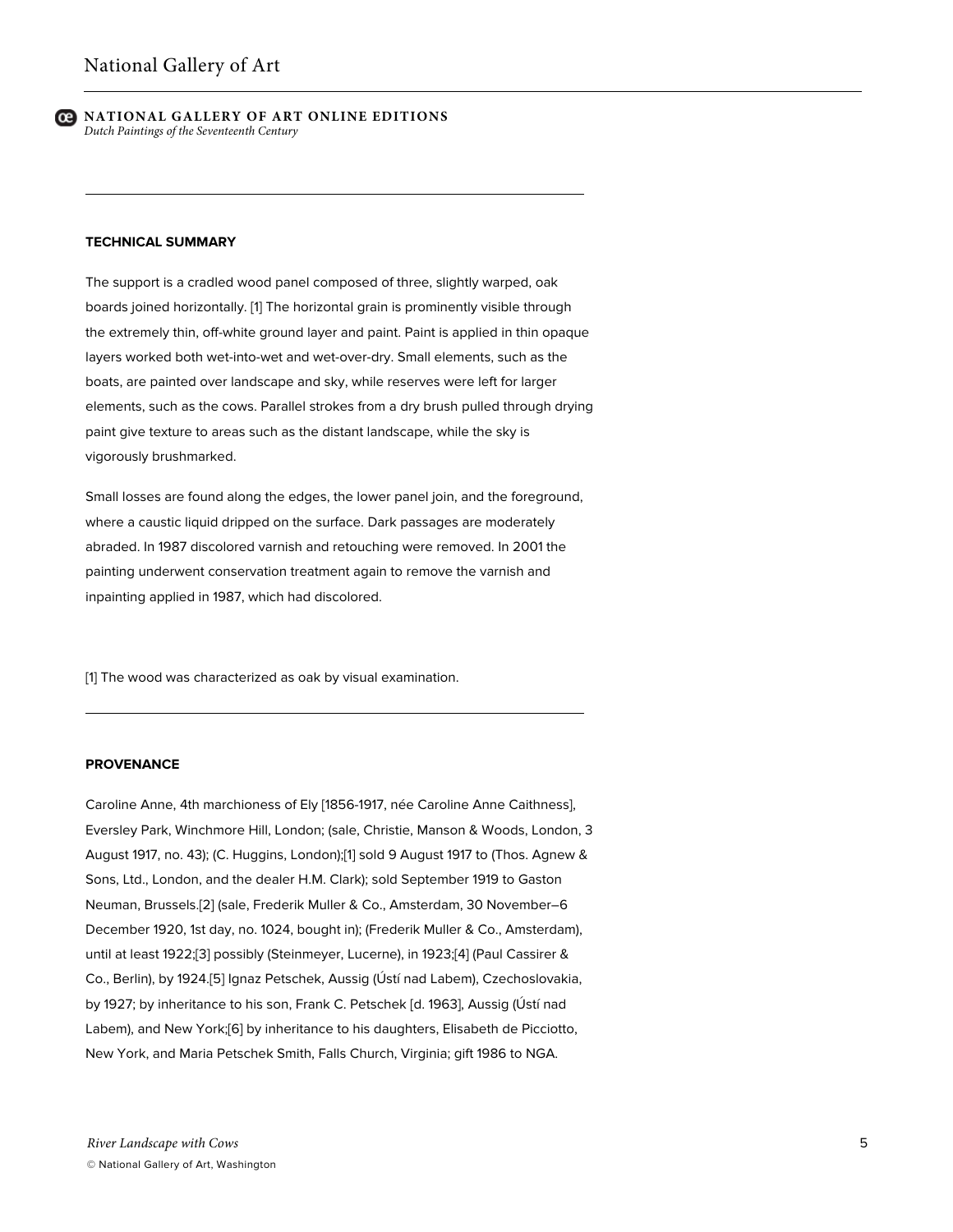[1] Letter, 12 November 1952, Christie, Manson & Woods Ltd. to Frank Petschek, copy in NGA curatorial files.

[2] Many details of the provenance, in particular the specifics of Agnew's ownership and sale of the painting, were researched by Alan Chong, and provided to Arthur Wheelock in letters from 1988 and 1990 (some undated), in NGA curatorial files.

[3] Muller lent the painting to exhibitions in 1921 and 1922.

[4] Steinmeyer's possible ownership is cited in the files at the Rijksbureau voor Kunsthistorische Documentatie, The Hague; see their letter of 21 April 1951 to Frank Petschek, copy in NGA curatorial files.

[5] Cassirer lent the painting to a 1924 exhibition.

[6] The picture was removed from Czechoslovakia in, or shortly before, 1938 by Frank Petschek.

## **EXHIBITION HISTORY**

1921 Pintores holandeses dibujos, escultura, lithografia y arte aplicado, llevados por la cómision del consejo para las artes representativas de la comision holandesa en el extranjero, Madrid, 1921, no. 51.

1922 Udstilling af Aeldre og Nyere Hollandsk Malerkunst og Moderne Anvendt Kunst, Copenhagen, 1922, no. 30.

1924 Tentoonstelling van Werken door Dortsche Meesters, Pictura, Amsterdam, 1924, no. 10.

2001 Aelbert Cuyp, National Gallery of Art, Washington, D.C.; National Gallery, London; Rijksmuseum, Amsterdam, 2001-2002, no. 19, repro.